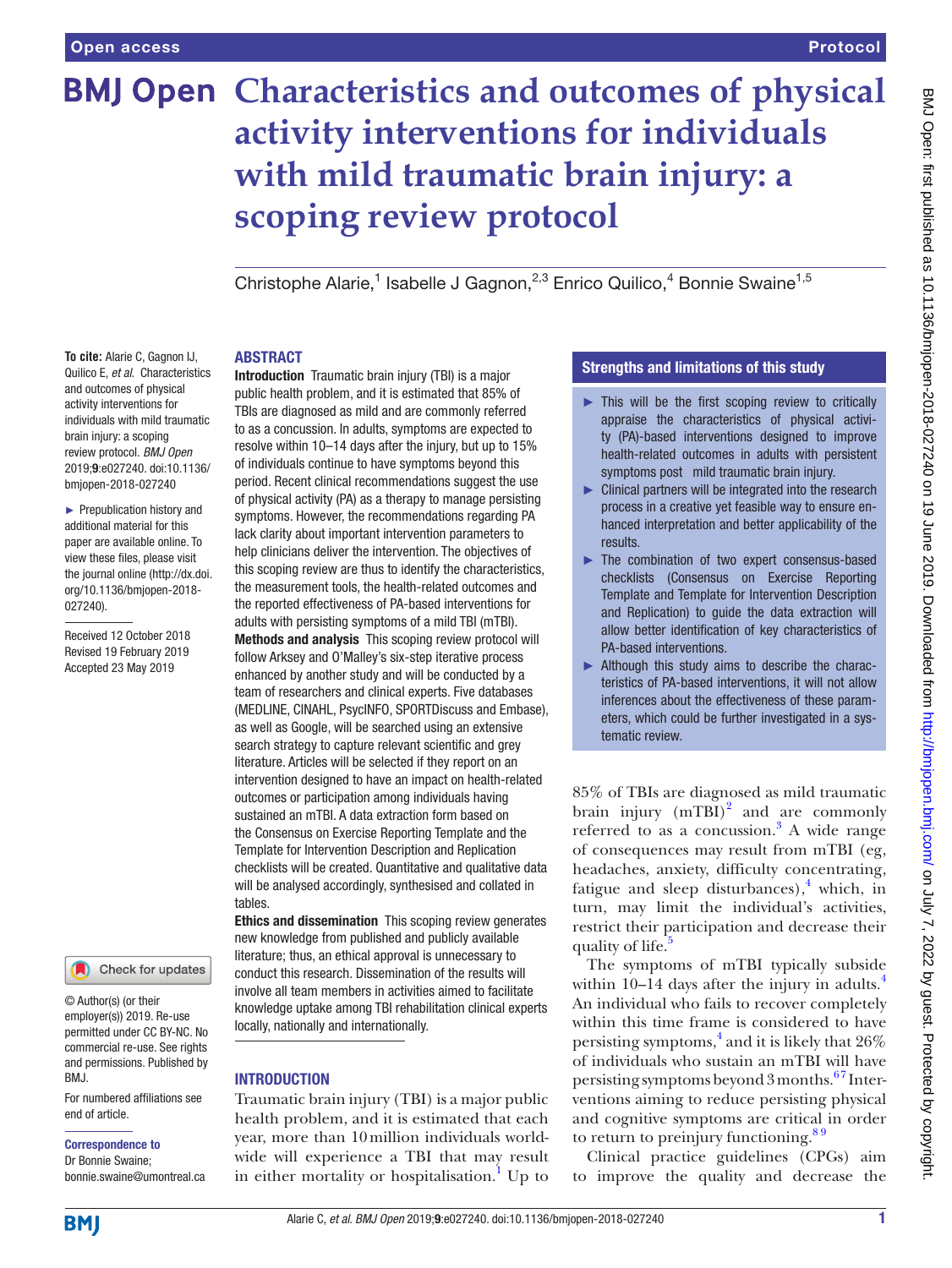variability of healthcare services by providing clinical experts key evidence-based recommendations to implement within their practices. $10$  Based on the highest available evidence, CPGs for the management of adults with persisting symptoms of mTBI were developed to support clinical decision-making and improve rehabilitation outcomes. The Ontario Neurotrauma Foundation's CPG for adults with persisting symptoms of mTBI and the CPG for military personnel with mTBI produced by the American Department of Defense and Veterans Affairs both recommend using physical activity (PA) as a therapy to alleviate mTBI-related symptoms (eg, headache, fatigue or sleep disturbances) and to improve mood, health status and exercise tolerance.<sup>611</sup> These CPGs corroborate recommendations from the latest Consensus Statement on Concussion in Sport, which suggests including a symptom-limited, progressive exercise intervention for individuals who experience persisting symptoms (>1month) after mTBI.<sup>4</sup> Collectively, these recommendations promote the use of PA as an intervention that can help decrease and manage prolonged persistent symptoms of mTBI in adults.

These CPGs and consensus statements are fairly recent, but they lack specific information about how PA interventions should be delivered by service providers. Important PA intervention characteristics, such as frequency, intensity, time, type of exercise and progression patterns, are missing. This lack of clear parameters leaves clinicians using trial-and-error methods instead of an evidencebased approach. Indeed, the complexity and the lack of applicability of recommendations are CPG-related barriers to the implementation and use of evidence-based recommendations[.12](#page-4-8) Insufficient information about PA interventions leaves many clinical questions unanswered: *Should the PA intervention be delivered in a group or individually*? *Should PA adherence be measured and, if yes, how?* Service providers who apply recommendations from CPGs also require assessment tools to evaluate the health-related outcomes of PA interventions. For example, with the exception of the postconcussion symptoms scale in the CPGs, it is unclear which clinical tool should be used to measure the effectiveness of a PA intervention. Clear parameters that guide PA interventions may promote optimal dosage and type of planned PA in order to maximise benefits and accommodate individual preferences through different activities.<sup>13</sup>

The primary objective of this scoping review is to identify characteristics of PA-based interventions available in the scientific and grey literature designed to improve health-related outcomes in adults with persistent symptoms of an mTBI and to report on the intervention's effectiveness, if available. The secondary objectives are to document the health-related outcomes and the measurement tools related to PA interventions found in the literature. This information could help researchers and healthcare providers select appropriate outcomes and outcome measurement tools for future research or PA programme design and implementation.

#### Methods and analysis Protocol

This scoping review will follow the six-step iterative framework of Arksey and O'Malley, which was later enhanced by Levac *et al* in 2010 to ensure structure and rigour during a thorough investigation of the scientific and grey literature[.14 15](#page-4-10) This work will be conducted by a team of two doctoral students who are supervised by two rehabilitation scientists and assisted by four clinical experts and administrators from a specialised mTBI rehabilitation programme (administrator, clinical coordinator, kinesiologist and physiotherapist). The multidisciplinary clinical team was involved in the design of the study and will participate in multiple key steps of this review as described below. This collaborative approach is a creative yet feasible way to involve clinical partners, as well as to ensure an accurate interpretation of the review results and their applicability in the clinical setting. To better report this scoping review protocol, the authors used the Preferred Reporting Items for Systematic Reviews and Meta-Analyses (PRISMA) Protocols reporting guidelines and the PRISMA Extension for Scoping Reviews for scoping review extension.<sup>[16 17](#page-4-11)</sup>

# Step 1: Identifying the research question

A preliminary consultation with the clinical partners led to the development of an initial research question that was used as a starting point to guide the development of the search strategy: *What are the characteristics and health-related outcomes of PA interventions designed for individuals with mTBI?* In the context of this review, we define PA based on a combination of two definitions. The World Health Organization (2018) defines PA as 'any bodily movement produced by skeletal muscles that requires energy expenditure', and the 2007 Oxford dictionary's definition adds, 'Any form of body movement that has a significant metabolic demand. Thus, PAs include training for and participation in athletic competitions, the performance of strenuous occupations, doing household chores, and non-sporting leisure activities that involve physical effort'.<sup>18 19</sup> This definition would refer to different types of activities involving a physical effort, ranging from recreation activities, such as walking slowly, to high-intensity aerobic training. Knitting in a chair would not be considered a PA in the scoping review. The research question is subject to change during the process as new questions and reflections might emerge during each iterative step of the scoping review.

# Step 2: Identifying relevant studies

Literature will be selected if it reports on a PA-based intervention, provided in any setting (eg, inpatient or outpatient rehabilitation) or in the community, designed to impact on health-related (physical, mental or psychosocial) outcomes or participation in individuals of all ages having sustained any severity of TBI. However, at least one participant in the study sample must have sustained an mTBI. Moreover, the intervention may target persons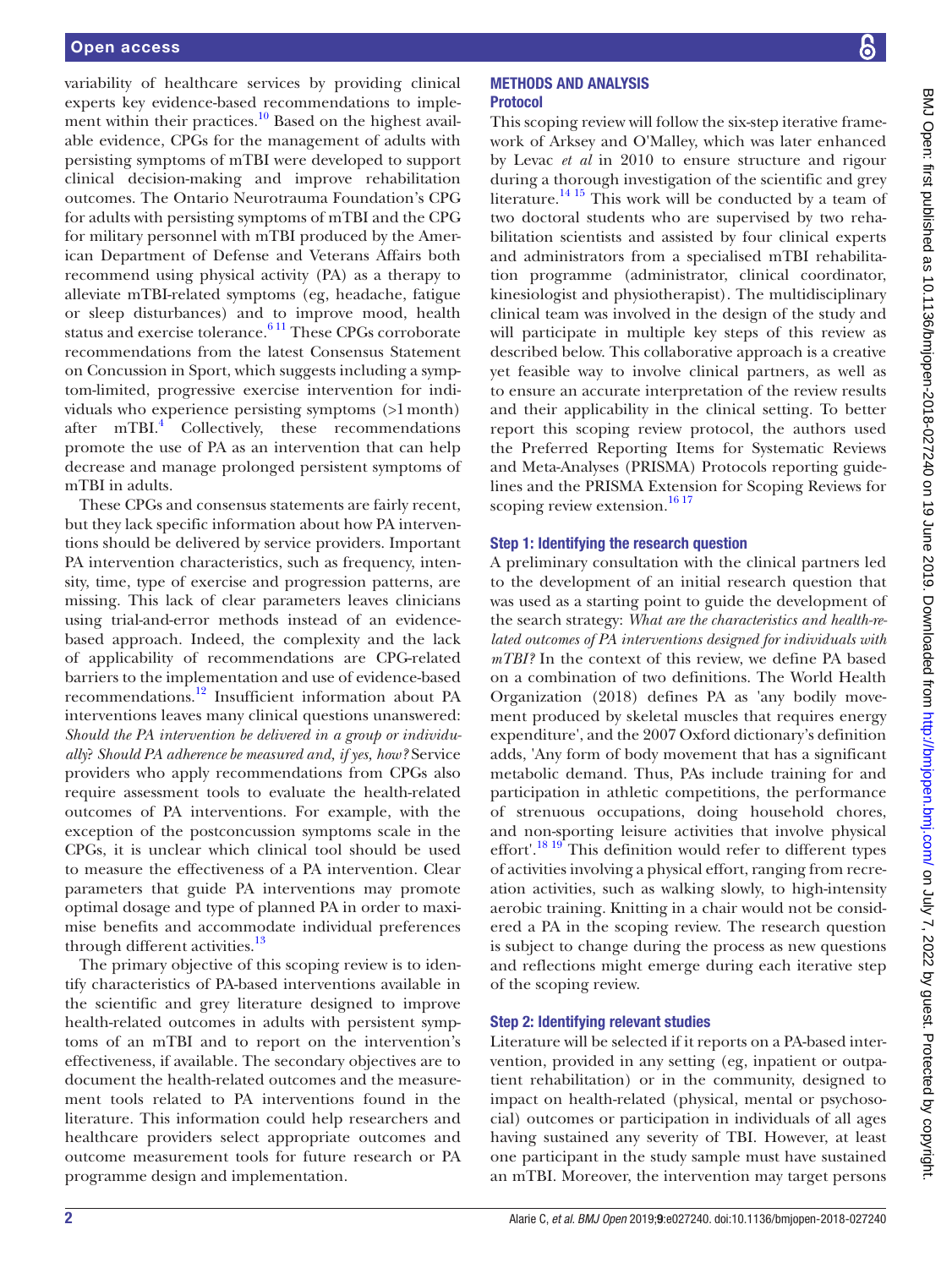with all types of injury severity, but it must be pertinent for persons with mTBI. For example, interventions such as constraint-induced movement therapy is indicated for an individual with a motor impaired upper extremity and not particularly for someone with an mTBI.<sup>20</sup> <sup>21</sup> Consequently, articles on this intervention would be excluded. Articles with participants of all ages will be included because the age range of subjects in paediatric studies can include teenagers, which might overlap with young adults.

PA interventions are used in many fields of research (ie, rehabilitation sciences, education, psychology and exercise sciences) and thus can be presented in many formats. Consequently, the literature search will cover published and unpublished literature (grey literature), including original research, theses and books. A broad yet feasible range of five databases (MEDLINE, CINAHL, PsycINFO, SPORTDiscuss and Embase) will be accessed using an extensive search strategy validated by a specialised university librarian. Keywords related to TBI and PA corresponding to subject headings (or Medical Subject Headings) will be included in the search strategy (eg, *Brain Injuries*, *Traumatic*, *Brain Concussion, Exercise Therapy and Exercise*). Other relevant keywords will be added to the search strategy to enhance the strategy and will be used to search titles, abstracts and subjects of references contained in the databases (eg, *mild traumatic brain injury*, *physical fitness* and *motor activity*). The search strategy is provided in the supplementary file (online [supplementary file I](https://dx.doi.org/10.1136/bmjopen-2018-027240)). Through an iterative and concerted process, analysis of the search results and retrieved articles will guide the refinement of the search strategy to achieve a balance between feasibility and breadth. Opinion articles, posters, oral presentations and abstracts from conferences will be excluded because they may lack explicit information about reported interventions. Systematic reviews will be excluded, but their reference lists will be examined by the authors to ensure relevant articles are retained. Animal model studies will also be excluded due to their lack of applicability to human study contexts.

The grey literature search will be conducted on Google using a modified version of the final search strategy to find TBI-related PA interventions described in other formats, such as PDF documents, books and websites in the first 10 pages of results (approximately 100 results). Moreover, a hand search of reference lists of all selected documents will be performed to ensure that all key studies are captured. Each added reference to the initial search will be documented and will be reported in a PRISMA flowchart created for this study[.22](#page-4-14) Languages will be restricted to both French and English, as authors are fluent in both languages. Searches will be limited to published literature after 1990, when recommendations about PA were first established. $^{23}$  Results will be managed using reference manager software (EndNote), and duplicates will be removed before selection.

# Step 3: Study selection

Study selection will be conducted by two independent reviewers in two subsequent phases: (1) abstract and title review and (2) full-text review. Based on initial eligibility criteria, the reviewers will start to examine/discuss a random sample of 100 retrieved references to determine whether the article should be considered, rejected or if they are unsure. Inter-rater reliability (IRR) will be computed with a three-level kappa (κ) statistic. As needed, the eligibility criteria will be discussed by the researchers and modified for more clarity. This initial selection process will be repeated with a sample of 300–500 references until the agreement between the two reviewers reaches a mean κ $> 0.75$  (κ $> 0.75$ = excellent agreement).<sup>24</sup> When acceptable agreement is achieved, the reviewers will independently assess the remaining articles. They will also meet at the midpoint and endpoint of remaining articles to discuss any changes, thoughts or needs for clarification. The fulltext review phase will follow the same rigorous method in order to determine IRR. This time, 10–20 articles will be randomly selected and cross-examined by the same two reviewers, and then re-examined independently until they reach excellent agreement or a mean  $\kappa$  > 0.75. If a disagreement cannot be resolved through consensus in any of the two phases, a third independent reviewer will be consulted. Reasons for excluded articles during the second phase will be reported in the PRISMA flowchart. As the selection unfolds, criteria can be refined or clarified if needed, and if a criterion is modified at a later stage of the article selection, authors will ensure that the previous steps will comply with the change and report the changes in the PRISMA flowchart.

# Step 4: Charting the data

A preliminary data extraction form will be created in an Excel spreadsheet based on the combination of the 12-item Template for Intervention Description and Replication checklist (TIDieR) and the 16-item Consensus on Exercise Reporting Template (CERT) checklist.<sup>25</sup> 26 Both checklists were systematically developed to improve the quality of reporting interventions in rehabilitation sciences. However, the CERT includes specific key items to better report an exercise programme (eg, motivation strategies, decision rules for determining exercise progression and decision rules to describe the starting level). Descriptive quantitative data about the number, the age and the gender of participants with an mTBI included in each article will be extracted. More qualitative information related to each item of the extraction form will be extracted from each selected article. For example, all information related to the type of exercise equipment (CERT item 1), a home programme (CERT item 8), description of the exercise intervention (CERT item 13), the setting in which the exercises are performed (CERT item 12) or about the extent to which the intervention was delivered as planned (CERT item 16) will be extracted. If no information was provided about a specific item in an article, it will also be noted and compiled.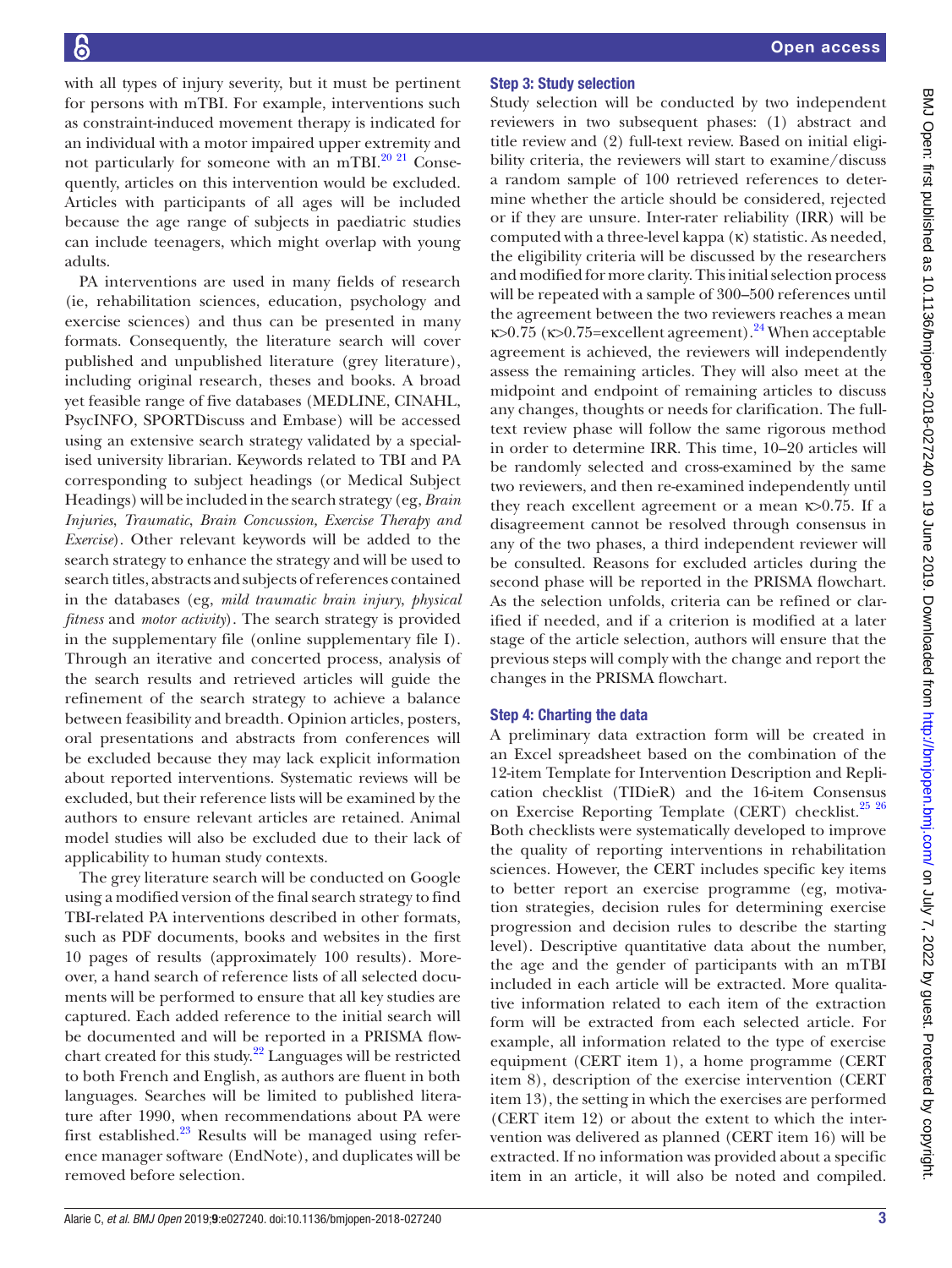CERT was designed to be used in conjunction with the TIDieR checklist. Due to the overlap of items from both checklist information, only two items from the TIDIER will be included in the data extraction form (item 1: name of the intervention and item 2: rationale, theory or goals of the intervention).

The extraction form will also consist of other categories including, but not limited to, primary and secondary outcomes, measurement tools and effectiveness. The clinical partners will validate this extraction form during a second consultation, and additional categories may be included during the iterative process if deemed appropriate by the team.

Data will be extracted from the selected articles and tabulated by two independent reviewers. A sample of five studies will be extracted by each reviewer and then compared during a work session to ensure compatibility between extraction methods and to enhance the extraction form, with new or more precise categories if needed. The extraction team will repeat this process until the extractors/reviewers agree that they consistently assess and extract information from each article in a compatible way. Then, reviewers will meet regularly (eg, every 10–20 articles) to address any challenges and to ensure concordance with their reporting methods.

#### Step 5: Collating, summarising and reporting the results

Analyses of the quantitative and qualitative data will be performed by the researchers. Quantitative data such as numerical descriptive characteristics of PA interventions (eg, year of publication, age and number of mTBI individuals in the study, number of interventions using motivation strategies) will be summarised into tables. In addition, selected articles reporting on PA interventions will be carefully assessed with the CERT checklist assessment form.[26](#page-4-18) Each of the checklist's 16 items will be categorised as *yes* if the information was provided or *no* if the information is missing. Following a similar process for reliability, two independent reviewers will assess a small subset of articles and will compare their results. Discrepancies in assessment will be resolved through discussion, and this step will be repeated until reviewers reach an excellent IRR of κ>0.75. Then, the first author will assess the remaining articles. Qualitative data will be synthesised and collated in tables. Quantitative results may be presented graphically (eg, number of PA interventions per study per year and percentage of types of interventions) and qualitative results may be presented narratively and/or in tables. The different PA characteristics and key PA principles will be summarised and reported in multiple matrices. Outcome constructs and measurement tools will be reported and summarised in tables. Measurement tools used in the different studies/articles will also be aggregated into categories and summarised in tables.

#### Step 6: Consultation with stakeholders

The clinical experts mentioned above will be consulted throughout the review process (ie, prior to the

development of the study to define the research question, and while designing the research protocol to validate and possibly enhance the data extraction form). Consultation will also occur at the end of the review to assist with the interpretation of the results in order to improve their clinical relevance and to determine the best ways to mobilise the knowledge generated by the review.

# Patient and public involvement

Patients and the public will not be involved in this scoping review.

#### Ethical considerations and dissemination

A scoping review generates new knowledge from published and publicly available literature and does not involve human participants. Therefore, a research ethics board approval is unnecessary to conduct this research. Although our clinical partners will be involved in multiple steps of the study, they are primarily involved as expert consultants, and their input may deepen the understanding and enhance the scope of the results. Members of the group will work together during work sessions to co-create a final document that will be used to help disseminate the results of this review to other clinicians working in mTBI rehabilitation. Dissemination of the results will involve all team members through regional, national and international scientific and clinical activities and conferences, the publication of a manuscript, and other activities aimed to generate awareness and increase knowledge uptake of mTBI rehabilitation clinical experts.

# **DISCUSSION**

The results of this scoping review will provide detailed information about the state of the existing literature regarding the important characteristics, intervention parameters and tools to measure health-related outcomes of PA-based interventions designed for adults with persistent symptoms of mTBI. These results may assist clinical experts with the use of PA in the management of adults with mTBI and may ultimately improve patient outcomes. Moreover, the results of this scoping review will inform researchers about the effectiveness of multiple PA parameters, which may be further investigated in a systematic review.

#### Author affiliations

<sup>1</sup>École de Réadaptation, Université de Montréal, Montréal, Québec, Canada <sup>2</sup>School of Physical and Occupational Therapy, McGill University, Montréal, Québec, Canada

<sup>3</sup>Department of Trauma, Montreal Children's Hospital of the McGill University Health Center, Montréal, Québec, Canada

4 Rehabilitation Science Institute, University of Toronto, Toronto, Canada

<sup>5</sup>Centre de recherche interdisciplinaire en réadaptation du Montréal metropolitain, Montréal, Québec, Canada

Acknowledgements We thank the clinical partners, Pierre Vincent, Geneviève Léveillé, Geneviève Lagarde, Julie Brière , Manh -Tien Thierry Nguyen, Louise